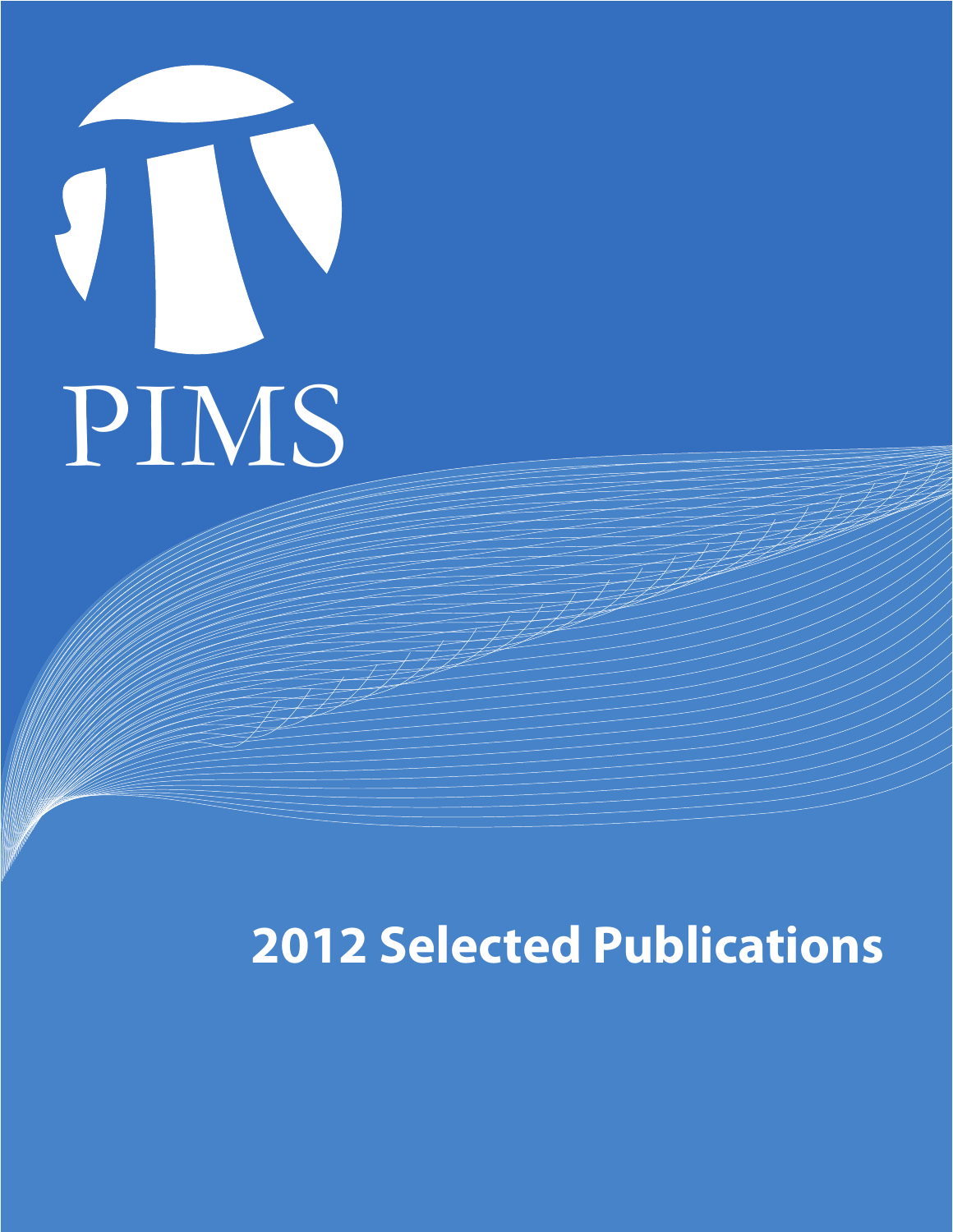## **PIMS 2012 Publications**

Below we list publications for PIMS CRG activities, PDFs and CNRS Researchers. Only publications dated 2012 are listed.

- **1.** Abdallah, N.B., Mellet A. and Puel, M. Anomalous diffusion limit for kinetic equations with degenerate collision frequency. *Mathematical Models and Methods in Applied Sciences* Vol. 21, No. 11, pp. 2249-2262 (2012)
- **2.** Adams, M. A flexible Incremental/decremental Delaunay mesh-generation framework for image representation, To appear in *Signal Processing*, (2012)
- **3.** Adams, M. and Tu, X. Improved mesh models of images through the explicit representation of discontinuities, submitted to *IEEE Canadian Journal of Electrical and Computer Engineering* (2012)
- **4.** Adams, M. and Li, P. An effective mesh-generation strategy for image representation using data-dependent triangulation. Submitted to *IEEE Transactions on Image Processing* (2012)
- **5.** Adcock, B. and Hansen, A.C. A generalized sampling theorem for stable reconstructions in arbitrary bases. *J. Fourier Anal. Appl*. 18(4), pp 685-716 (2012)
- **6.** Adcock, B. and Hansen, A.C. Stable reconstructions in Hilbert spaces and the resolution of the Gibbs phenomenon. *Appl. Comput. Harm. Anal.* Vol. 32 357-388
- **7.** Adcock, B. and Huybrechs, D. On the resolution power of Fourier extensions for oscillatory functions. Submitted to *J. Comput. Phys.* (2012)
- **8.** Adem, A. and Gómez, J. Equivariant K-theory for Lie Group Actions with Maximal Rank *Isotropy. Journal of Topology*, Vol. 5, No. 2, pp. 431-457 (2012)
- **9.** Adem, A. and Gómez, J. On the Structure of Spaces of Commuting Elements in Compact Lie Groups. To appear in Proceedings Configuration Spaces 2010, Cenro De Girogi (Birkhauser). *arXiv*: 1203.5439v1 (2012)
- **10.** Agarwal, R., Berezansky, L., Braverman, E. and Domoshnitsky, A. Nonoscillation Theory of Functional Differential Equations with Applications, Springer, New York, (2012)
- **11.** Agueh, M., Khouider, B. and Saumier, L. Optimal transport for particle image velocimetry, submitted (2012)
- **12.** Agueh M. and Bowles, M. One dimensional numerical algorithms for gradient flows in the p-Wasserstein space. *Acta Appl. Math.* (2012)
- **13.** Agueh, M., Illner, R. and Sospedra-Alfonso, R. Global classical solutions of the relativistic Vlasov-Darwin system with small Cauchy data: the generalized variables approach, *Arch. Ration. Mech. Anal* 205, pp. 827-869 (2012)
- **14.** Agueh, M. and Sospedra-Alfonso, R. Uniqueness of the compactly supported weak solutions of the relativistic Vlasov-Darwin system. Acta Appl. Math. (2012)
- **15.** Ahmadi, B., Alinaghipour, F., Fallat, S., Fan, Y., Meagher, K. and Nasserasr, S. The minimum rank of universal adjacency matrices. S. *Linear Algebra and Its Applications,* vol. 437 issue 8, pp. 2064-2076, (2012).
- **16.** Aholt, C., Sturmfels, B. and Thomas, R. A Hilbert scheme in computer vision. *Canadian Journal of Mathematics*, in press (2012)
- **17.** Akbary-Majdabadno, A. and Ghioca, D. A geometric variant of Titchmarsh divisor problem. *International Journal of Number Theory,* 8 (1), pp. 53-69 (2012)
- **18.** Akbary-Majdabadno, A. and Fodden, B. Lower bounds for power moments of L-functions. *Acta Arithmetica*, 151, pp 11-38 (2012)
- **19.** Akhunov, T. Local well posedness of quasilinear systems generalizing KdV. *Communications on Pure and Applied Anal.* 12, no. 2, pp. 899-921 (2012)
- **20.** Akhunov, T. A sharp condition for the wellposedness of the linear KdV-type equation. Submitted to *Proceedings of the AMS, arXiv:*  1209.1658. (2012)
- **21.** Akhunov, T. Local well posedness of higher order dispersive systems in one dimension. In preparation, (2012).
- **22.** Akin, V., Johnson, C. and Nasserasr, S. TPk completion of patterns with one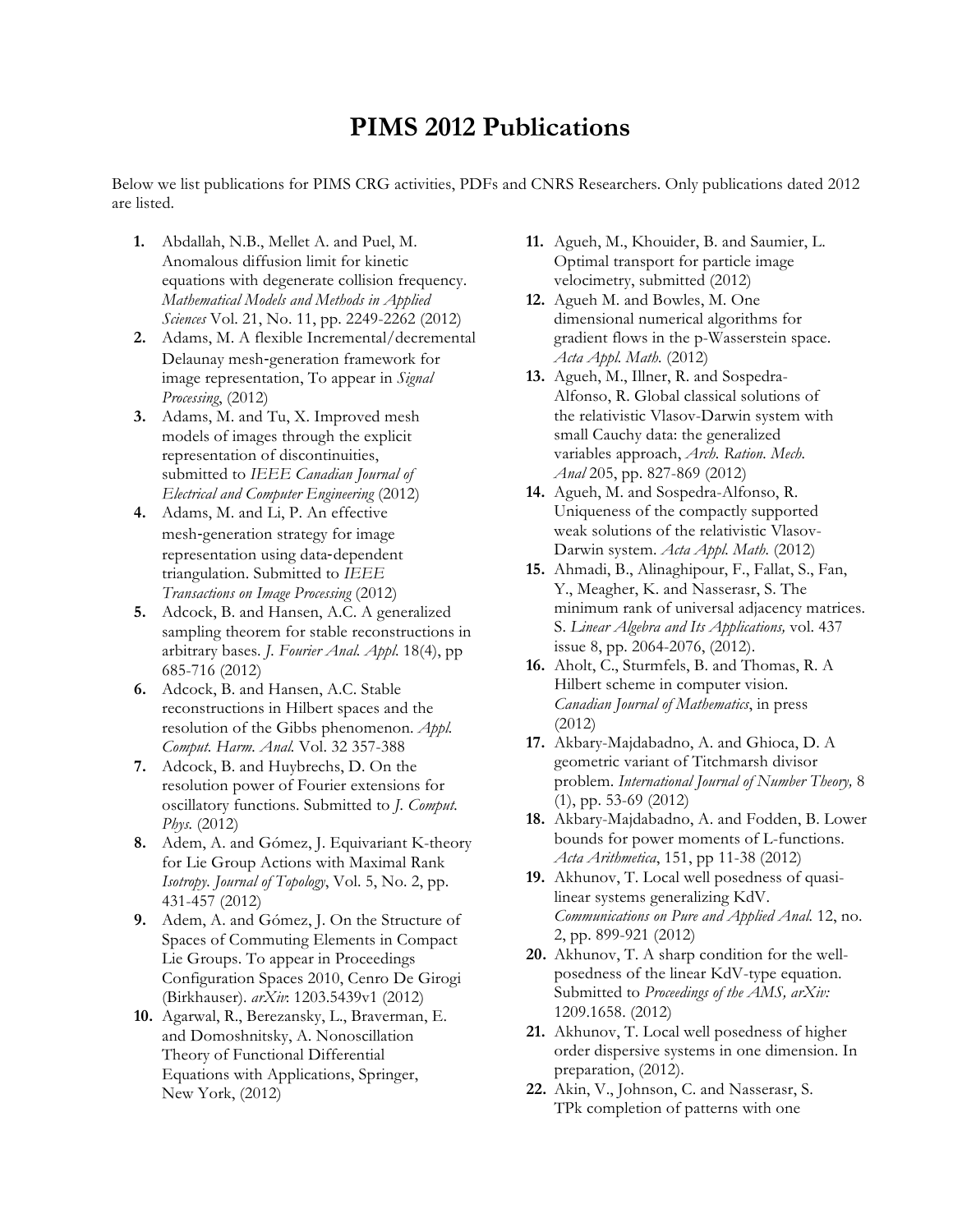unspecified entry. Submitted to the *Electronic Journal of Linear Algebra*, (2012).

- **23.** Alimadad, A., Matteson, C., Hare, W., Karanfil, O. and Finegood, D. A novel algorithm for describing population level trends in body weight. *Health*, in press (2012)
- **24.** Allali, J. et al. BRASERO: A resource for benchmarking RNA secondary structure comparison algorithms. *Advances in Bioinformatics* (2012)
- **25.** Angel, O, Benjamini, I., Gurel-Gurevich, O., Meyerovitch, T. and Peled, R. Stationary map coloring. *Annales de l'Institut Henri Poincare Probab. Statist.* Volume 48, pp. 327-342, (2012)
- **26.** Angot, P., Keating, J. and Minev, P. A Direction Splitting Algorithm for Incompressible Flow in Complex Geometries. *Comp. Meth. Appl. Mech. Engng*. Vol. 217, pp. 111-120, (2012)
- **27.** Anton, C. Deng, J. and Wong, Y. Hopf bifurcation analysis of an aeroelastic model using stochastic normal form, *Journal of Sound and Vibriance*, Vol. 331, pp. 3866- 3886, (2012)
- **28.** Anton, C. Deng, J. and Wong, Y. Symplectic numerical schemes for stochastic Hamiltonian equations. *Proceedings of the Fifth Conference on Numerical Analysis and Applications*, Bulgaria. (2012).
- **29.** Aravkin, A., Friedlander, M. and van Leeuwen, T. Robust inversion via semistochastic dimensionality reduction. *Proc. IEEE Trans. Acoustics, Speech, and Signal Processing* (2012)
- **30.** Aravkin, A., Friedlander, M., Herrmann, F, and van Leeuwen, T. Robust inversion, dimensionality reduction, and randomized sampling. *Mathematical Programming*, 134, pp. 101-125, (2012)
- **31.** Aravkin, A., Burke, J., Chiuso, A. and Pillonetto, G. On the MSE properties of empirical Bayes methods for sparse estimation, *IFAC Systems Identification*, 16(1), (2012)
- **32.** Aravkin, A., Burke, J. and Pillonetto, G. Robust and trend following Kalman smoothers using Student's t, *IFAC Systems Identification*, 16(1), (2012)
- **33.** Aravkin, A., Burke, J. and Pillonetto, G. A statistical and computational theory for

robust and sparse Kalman smoothing, *IFAC Systems Identification*, 16(1), (2012)

- **34.** Aravkin, A., Burke, J., Pillonetto, G. Optimization viewpoint on Kalman smoothing, with applications to robust and sparse estimation, submitted (2012)
- **35.** Aravkin, A., Burke, J. and Pillonetto, G. Sparse/Robust Estimation and Kalman Smoothing with Nonsmooth Log-Concave Densities: Modeling, Computation, and Theory, submitted to *J. Machine Learning Res.*, (2012)
- **36.** Aravkin, A., Burke, J., Chiuso, A. and Pillonetto, G. Convex vs nonconvex approaches for sparse estimation: GLasso, Multiple Kernel Learning and Hyperparameter Glasso, submitted (2012)
- **37.** Aravkin, A. and Burke, J. Smoothing Dynamic Systems with State-Dependent Covariance Matrices, submitted to *NIPS 2012*, Lake Tahoe, December 2012.
- **38.** Aravkin, A., Burke, J., Chiuso, A. and Pillonetto, G. On the estimation of hyper parameters for empirical Bayes estimators: maximum marginal likelihood vs. minimum MSE, *IFAC Systems Identification*, 16(1), (2012)
- **39.** Aravkin, A., Burke, J. and Pillonetto, G. Nonsmooth regression and state estimation using piecewise quadratic logconcave densities. To appear in the *Proceedings of the 51st IEEE Conference on Decision and Control*, Maui, December 2012.
- **40.** Argerami, M., Farenick, D. and Massey, P. Injective envelopes and local multiplier algebras of some spatial continuous trace C\* algebras. *Quarterly Journal of Mathematics (Oxford),*  63, pp. 1-20, (2012)
- **41.** Ashander, J., Krkosek, M. and Lewis, M. Aquaculture-induced changed to dynamics of migratory hosts and specialist parasite: A case study of pink salmon and sea lice. *Theoretical Ecology,* 5, pp. 231-252, (2012)
- **42.** Asimit, A., Badescu, A., Siu, T. and Zinchenko, Y. Capital requirements and optimal investment with solvency probability constraints, submitted (2012)
- **43.** Bauschke, H. New demiclosedness principles for (firmly) nonexpansive operators. *Computational and Analytical Mathematics*, in press (2012)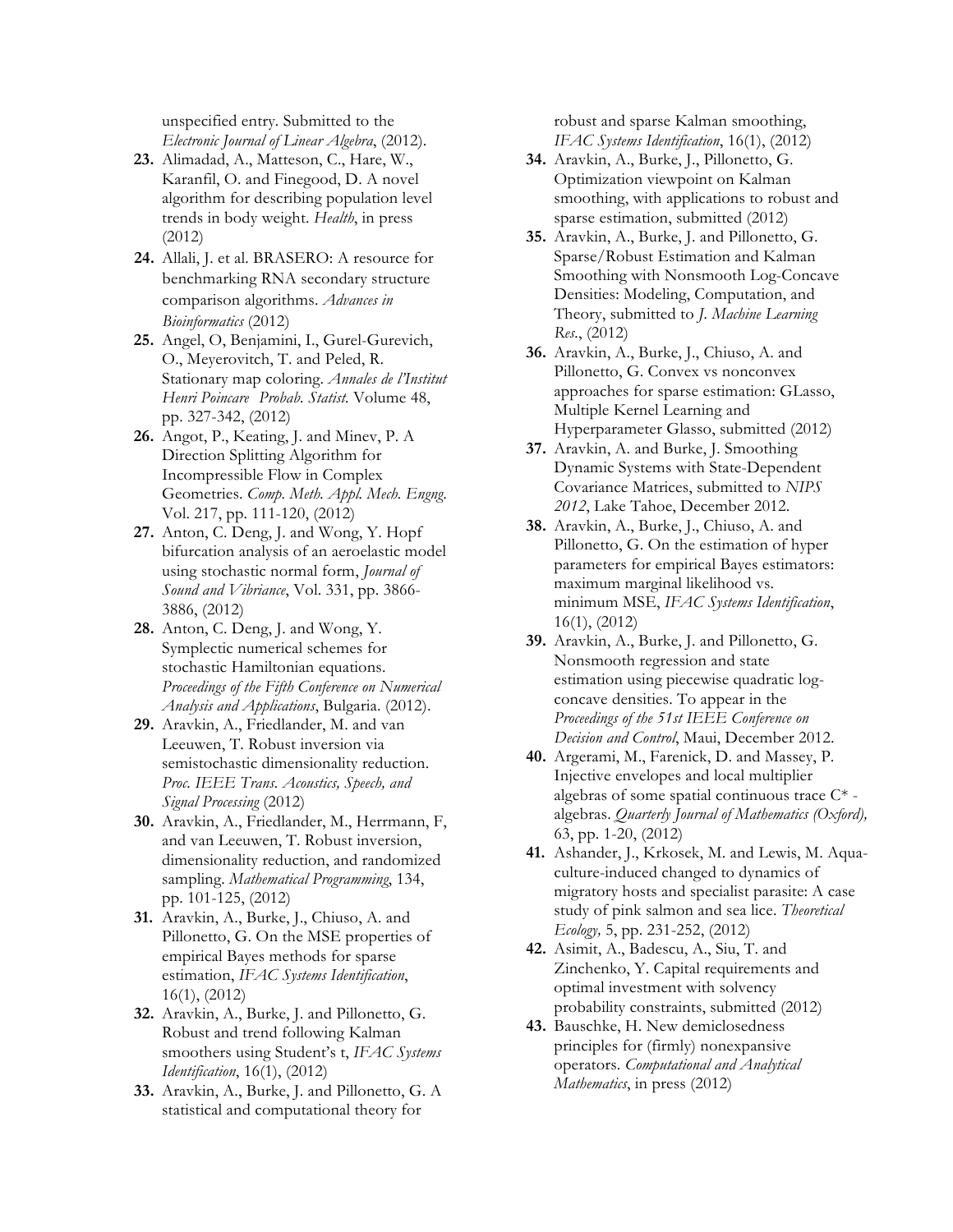- **44.** Bauschke, H., Borwein, J., Wang, X. and Yao, L. Construction of pathological maximally monotone operators on non-reflexive Banach spaces, *Set-Valued and Variational Analysis* 20, pp. 387–415 (2012)
- **45.** Bauschke, H., Borwein, J., Wang, X. and Yao, L. Brezis-Browder theorem in a general Banach space, *Journal of Functional Analysis* 262, pp. 4948–4971, (2012)
- **46.** Bauschke, H., Bot, R., Hare, W. and Moursi, W. Attouch-Thera duality revisited: paramonotonicity and operator splitting. *J. Approx. Theory* 164(8), pp. 1065–1084, (2012)
- **47.** Bauschke, H. and Lucet, Y. What is a Fenchel conjugate?, *Notices of the AMS* 59, pp. 44–46 (2012)
- **48.** Bauschke, H., Martin-Marquez, V., Moffat, S. and Wang, X. Compositions and convex combinations of asymptotically regular firmly non expansive mappings are also asymptotically regular, *Fixed Point Theory and Applications* (2012)
- **49.** Bauschke, H., Borwein, J., Wang, X. and Yao, L. Monotone operators and "bigger conjugate" functions. *Journal of Convex Analysis*, in press (2012)
- **50.** Bauschke, H., Sarada, J. and Wang, X. On moving averages. Submitted to *Journal of Convex Analysis, arXiv:* 1206.3610 (2012)
- **51.** Bauschke, H., Moffat, S. and Wang, X. Firmly non expansive mappings and maximally monotone operators: correspondence and duality, *Set-Valued and Variational Analysis* 20, pp. 131–153, (2012)
- **52.** Bauschke, H., Borwein, J., Wang, X. and Yao, L. Every maximally monotone operator of Fitzpatrick-Phelps type is actually of dense type. *Optimization Letters*, in press (2012)
- **53.** Bauschke, H., Moffat, S. and Wang, X. Near convexity, near equality, sums of maximally monotone operators, and averages of firmly nonexpansive mappings. *Mathematical Programming*, in press (2012)
- **54.** Bauschke, H., Wang, X. and Yao, L. Rectangularity and paramonotonicity of maximally monotone operators. *Optimization*, in press (2012)
- **55.** Bauschke, H., Wang, X. and Wylie C.J. Fixed points of averages of resolvents:

geometry and algorithms, *SIAM Journal on Optimization* 22, pp. 24–40, (2012)

- **56.** Bauschke, H., Chen, J. and Wang, X. A projection method for approximating fixed points of quasi nonexpansive mappings without the usual demiclosedness condition. Submitted to *Journal of Nonlinear and Convex Analysis. arXiv:* 1211.1639 (2012)
- **57.** Bauschke, H., Hare, W. and Moursi, W. A Derivative-Free CoMirror Algorithm. Submitted to *Mathematics of Operations Research. arXiv:* 1210.6403 (2012)
- **58.** Bell, J., Bruin, N and Coons, M. Transcendence of generating functions whose coefficients are multiplicative. *Trans. Amer. Math. Soc.* 364, pp. 933-959 (2012)
- **59.** Benedetto, R., Ghioca, D., Hutz, B., Kurlberg, P., Scanlon, T. and Tucker, T. Periods of rational maps modulo primes. To appear in *Mathematische Annalen.* (2012)
- **60.** Benedetto, R., Ghioca, D., Kurlberg, P. and Tucker, T. A case of the dynamical Mordell-Lang conjecture. *Math. Ann.,* Vol. 352, pp. 1-26 (2012)
- **61.** Bennett, M. A superelliptic equation involving alternating sums of powers. To appear in *Publ. Math. Debrecen*. (2012)
- **62.** Bennett, M. and Bugeaud, Y. Effective results for restricted rational approximation to quadratic numbers. Submitted (2012)
- **63.** Bennett, M. and Chen, I. Multi-Frey Qcurves and the Diophantine equation a^2 + b^6 = c^n. To appear in *Algebra and Number Theory*. (2012)
- **64.** Bennett, M. and Chen, I. Multi-Frey Qcurves and the Diophantine equation a^2 + b^6 = c^n. *Algebra and Number Theory*. Vol. 6, pp. 707-730 (2012)
- **65.** Bennett, M. and Dahmen, S. Klein forms and the generalized superelliptic equation. To appear in *Annals of Math.* (2012)
- **66.** Bennett, M. and Dahmen, S. Level Lowering Modulo Prime Powers and Generalized Fermat Equations*.* To appear in *Canad. J. Math.* (2012)
- **67.** Bennett, M. and Van Luijk, R. Squares from blocks of consecutive integers : a problem of Erdos and Graham. To appear in *Indagationes Math.* (2012)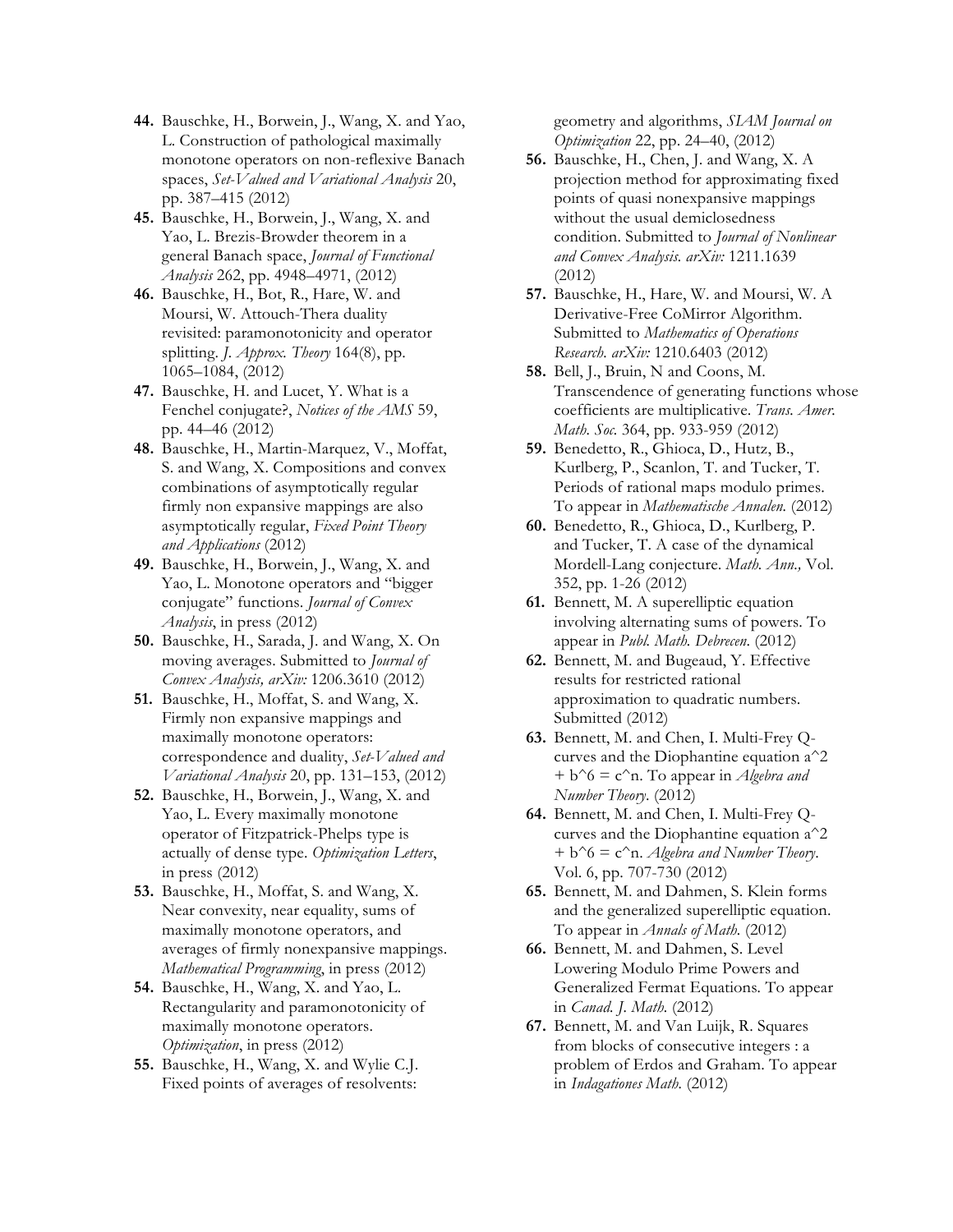- **68.** Bennett, M. and Yazdani, S. A local version of Szpiro's conjecture. To appear in *Experimental Math.* (2012)
- **69.** Bennett, M. Perfect powers with few ternary digits. Submitted (2012)
- **70.** Bennett, M., Bugeaud, Y. and Mignotte, M. Perfect powers with few binary digits and related Diophantine problems II. Submitted (2012)
- **71.** Bennett, M., Bugeaud, Y. and Mignotte, M. Perfect powers with few binary digits and related Diophantine problems. To appear in *Annali della Scuola Normale Superiore di Pisa*. (2012)
- **72.** Bennett, M., Chen, I., Dahmen, S. and Yazdani, S. Generalized Fermat equations: a miscellany. Submitted (2012)
- **73.** Bertoin, J. and Miermont, G. The cut-tree of large Galton-Watson trees and the Brownian CRT, to appear in *Ann. Appl. Probab*., *arXiv*: 1201.4081. (2012)
- **74.** Borwein, P., Choi, K. S., Martin, G., and Samuels, C. Polynomials whose coefficients are related to the Goldbach conjecture. *Algebra Number Theory Appl.* Vol. 26, pp. 33-63 (2012)
- **75.** Berenbrink, P., Cooper, C., Friedetzky, T., Friedrich, T. and Sauerwald, T. Randomized diffusion for indivisible loads. To appear in *Proc. 22nd ACM-SIAM Symposium on Discrete Algorithms.* (2012), 429-439.
- **76.** Berenbrink, P., Elsasser, R., Friedetzy, T., Nagel, L. and Sauerwald, T. Faster coupon collecting via replication with applications in gossiping. To appear in *Proc. Of the 36th International Symposium on Math. Foundations of Computer Science.* (2012), 72-83.
- **77.** Berenbrink, P., Hoefer, M., Sauerwald, T. Distributed selfish load balancing on networks. To appear in *Proc. Of 22nd ACM-SIAM Symposium on Discrete Algorithms.* (2012), 1487- 1497.
- **78.** Berezansky, L. and Braverman, E. Stability and linearization for differential equations with a distributed delay, *Functional Differential Equations* (2012)
- **79.** Berezansky, L. and Braverman, E. On the existence of positive solutions for systems of differential equations with a distributed delay, *Computers & Mathematics with Applications*, Vol. 63, pp. 1256-1265 (2012)
- **80.** Berezansky, L. and Braverman, E. On nonoscillation and stability for systems of differential equations with a distributed delay, *Automatica,* Vol. 48, pp. 612-618 (2012)
- **81.** Bigdeli,K., Hare, W. and Tesfamariam, S. Optimal design of viscous damper connectors for adjacent structures using genetic algorithm and nelder-mead algorithm. In *Proceeding of SPIE conference on Smart Structures and Materials*, (2012)
- **82.** Bigdeli, K., Hare, W., Nutini, J. and Tesfamariam, S. Optimal design of damper connectors for adjacent buildings. Submitted to *Eng. Opt.* (2012)
- **83.** Bigdeli, K., Hare, W. and Tesfamariam, S. Configuration optimization of dampers for adjacent buildings under seismic excitations. *Eng. Opt.*, in press (2012)
- **84.** Boussaïd, N., Caponigro, M., Chambrion, T. Periodic control laws for bilinear quantum systems with discrete spectrum, *Proceedings of the 2012 American Control Conference*, Montreal, Canada (2012).
- **85.** Boussaïd, N., Caponigro, M., Chambrion, T. Implementation of logical gates on infinite dimensional quantum oscillators, *Proceedings of the 2012 American Control Conference*, Montreal, Canada (2012).
- **86.** Boussaïd, N., Caponigro, M., Chambrion, T. Small time reachable set of bilinear quantum systems, *Proceedings of the 51st IEEE Conference on Decision and Control*, Maui, Hawaii (2012).
- **87.** Boussaïd, N., Caponigro, M., Chambrion, T. Approximate controllability of the Schrödinger equation with a polarizability terms, *Proceedings of the 51st IEEE Conference on Decision and Control*, Maui, Hawaii (2012).
- **88.** Boussaïd, N., Caponigro, M., Chambrion, T. Which notion of energy for bilinear quantum systems?, *Proceedings of the 4th IFAC Workshop on Lagrangian and Hamiltonian Methods for Non Linear Control*, Bertinoro, Italy (2012).
- **89.** Boussaïd, N., Caponigro, M., Chambrion, T. Weakly-coupled systems in quantum control. To appear on *IEEE Transactions on Automatic Control*. *arXiv*: 1109.1900 (2012)
- **90.** Boussaid, N., Comech, A. On spectral stability of the nonlinear Dirac equation. *Eprint. arXiv*: 1211.3336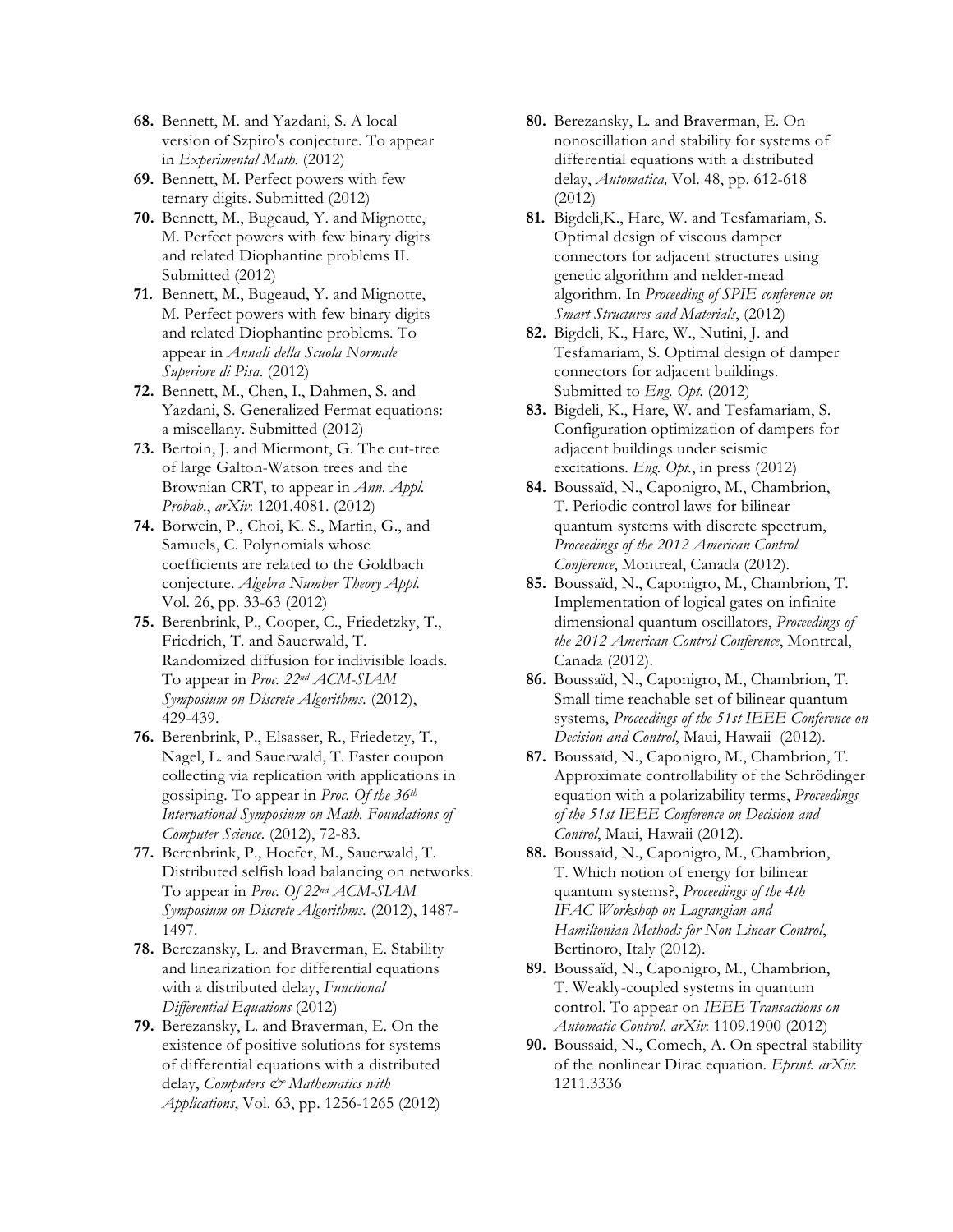- **91.** Braverman, E. and Karpuz, B. On stability of delay difference equations with variable coefficients: successive products tests. *Advances in Difference Equations*, (2012)
- **92.** Braverman, E. and Karabash, I. Bohl-Perron type stability theorems for linear difference equations with infinite delay, *J. Difference Equ. Appl*., Vol. 18, pp. 909-939 (2012)
- **93.** Braverman, E. and Liz, E. On stabilization of equilibria using predictive control with and without pulses, *Computers & Mathematics with Applications*, Vol. 64, pp. 2192-2201 (2012)
- **94.** Braverman, E. and Rodkina, A. On difference equations with asymptotically stable 2-cycles perturbed by a decaying noise, *Computers & Mathematics with Applications*, Vol. 64, pp. 2224-2232, (2012)
- **95.** Berezansky, L., Braverman, E. and Idels, L. The Mackey-Glass model of respiratory dynamics:
- **96.** review and new results, *Nonlinear Analysis TMA*, Vol. 75, pp. 6034-6052 (2012)
- **97.** Braverman, E. and Karpuz, B. Uniform exponential stability of first-order dynamic equations with several delays, *Appl. Math. Comput*., Vol. 218, pp. 10468-10485 (2012)
- **98.** Braverman, E. and Karpuz, B. On monotonicity of nonoscillation properties of dynamic equations in time scales, *Zeitschrift fur Analysis und ihre Anwendungen,*  Vol. 31, pp. 203-216 (2012)
- **99.** Braverman, E. and Zhukovskiy, S. Absolute and delay-dependent stability of equations with a distributed delay, *Discrete and Continuous Dynamical Systems A,* Vol. 32, pp. 2041-2061 (2012)
- **100.**Braverman, E. and Karpuz, B. On global asymptotic stability of nonlinear higher-order difference equations, *J. Comput. Appl. Math.* Vol. 236, pp. 2803- 2812 (2012)
- **101.**Braverman, E. and Liz, B. Global stabilization of periodic orbits using a proportional feedback control with pulses, *Nonlinear Dynamics,* Vol. 67, pp. 2467-2475 (2012)
- **102.**Bremner, M. and Madariaga, S. Special identities for the pre-Jordan product in the free

dendriform algebra. Submitted to *Linear Algebra and its Applications* (2012).

- **103.**Brownlowe, N., an Huef, A. and Raeburn, I. Boundary quotients of the Toeplitz algebra of the affine semigroup over the natural numbers. *Ergodic Theory Dynam. Systems* 2, No. 1, pp. 35- 62 (2012)
- **104.**Bruin, N. and Molnar, A. Minimal models for rational functions in a dynamical setting. Accepted to *LMS Journal for computation and mathematics*. *arXiv:* 1204.4967 (2012)
- **105.**Bruin, N., Poonen, B. and Stoll, M. Generalized explicit descent and its application to curves of genus 3. Submitted. *arXiv*: 1205.4456. Preprint. (2012)
- **106.**Bruin, N. and Hemenway, B. On congruent primes and class numbers of imaginary quadratic fields. Submitted. *arXiv*: 1110.5959v2 (2012)
- **107.**Buckingham, P. Local and global fundamental classes for multiquadratic extensions. *Journal of Number Theory*, 133, (2012)
- **108.**Buckingham, P. The equivalence of Rubin's Conjecture and the ETNC/LRNC for certain biquadratic extensions. Preprint (2012).
- **109.**Burke, J. and Eaton, J. On the subdifferential regularity of max root functions for polynomials. *Journal of Nonlinear Analysis Series A: Theory, Methods & Applications*, pp.1168–1187, (2012)
- **110.**Burke, J. and Eaton, J. On the subdifferential regularity of spectral max functions. Submitted to *Set-Valued and Variational Analysis*, (2012)
- **111.** Burke, J., Aravkin, A. and Friedlander, M. Variational properties of value functions, submitted (2012)
- **112.**Burke, J. and Hoheisel, T. Epi-Convergent Smoothing with Applications to Convex Composite Functions. Submitted to *SIAM J. on Optimization*, (2012)
- **113.**Burke, J., Hoheisel, T. and Kanzow, C. Smoothing functions for nonsmooth, nonconvex minimization revisited. Submitted to *Math. Prog.* (2012)
- **114.**Burke, J., Curtis, F. and Wang, H. A sequential quadratic optimization algorithm with rapid infeasibility detection. Submitted to *SIAM J. on Optimization*, (2012)
- **115.**Case, J., Jain, S., Le, T., Ong, Y., Semukhin, P. and Stephan, F., Automatic learning of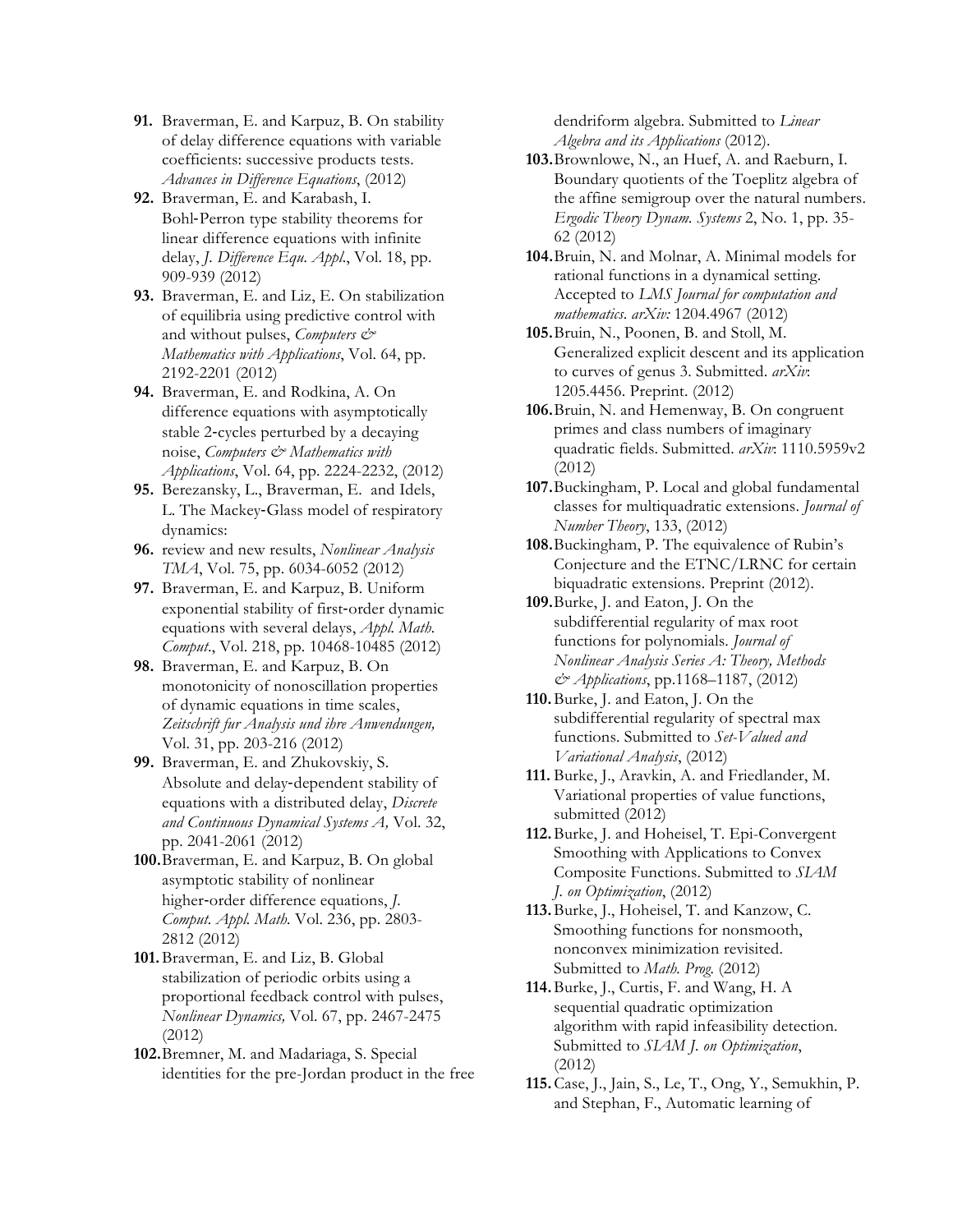subclasses of pattern languages, *Information and Computation*, 218, pp. 17-35, (2012)

- **116.**Chao, D., Sun, D. and Ye, J. First order optimality conditions for mathematical programs with semidefinite cone complementarity constraints, submitted to *Mathematical Programming, Series A,* (2012)
- **117.**Chapuy, G., Bousquet-Melou, M. and Preville-Ratelle, L. Tamari lattices and parking functions: proof of a conjecture of F. Bergeron. *arXiv* (2012).
- **118.**Chapuy, G., De Vos, M., McDonald, J., Mohar, B. and Scheide, D. Packing triangles in weighted graphs. *arXiv* (2012).
- **119.**Chatzidakis, Z., Ghioca, D., Masser, D. and Maurin, G. A function field variant of the Zilber-Pink conjecture. Submitted (2012)
- **120.**Chen, J., Cubitt, T., Harrow, A. and Smith, G. Entanglement can completely defeat quantum noise. *arXiv:* 1109.0540. To appear in *Phys.Rev. Lett.* (2012).
- **121.**Chen, I. and Lee, Y. Coefficients of exponential functions attached to Drinfeld modules of rank *2*. *Manuscripta Mathematica,*  Vol. 139, pp. 123-136 (2012)
- **122.**Chen, I. and Lee, Y. Explicit isogeny theorems for Drinfeld modules. To appear in *Pacific J. Math.* (2012)
- **123.**Chen, I., Kiming, I. and Wiese, G. *On modular Galois representations modulo prime powers*. To appear in *IJNT.* (2012)
- **124.**Cheng, K., Guy, R., Scheidler, R. and Williams, H. Classification and symmetries of a family of continued fractions with bounded period length. To appear in *Journal of the Australian Mathematical Society*. (2012)
- **125.**Clingher, A., Doran, C. and Lewis, J. The 14th Case VHS via K3 Fibrations. Submitted (2012)
- **126.**Cunningham, C. and Kamgarpour, M. Geometrization of continuous characters of Z\_p^\*, to appear in *Pacific. J. Math*. (2012)
- **127.**Cockett, R., Dias, X., Gallagher, J. and Hrubes, P. Timed sets, complexity and computability. *Electronic Notes in Theoretical Computer Science*, pp. 111-131, (2012).

**128.**Cohen, F., Torres-Giese, E. and Adem, A. Commuting elements, simplicial spaces, and filtrations of classifying spaces. *Math. Proc. Camb. Soc.* Vol. 152, issue 01, pp. 91-114 (2012)

- **129.**Cohen, F., Gómez, J. and Adem, A. Commuting elements in central products of special unitary groups. To appear in *Proc. Edinburgh Math. Soc.*, CJO 2012
- **130.**Chui, C., Han, B. and Zhuang, X. A dual-chain approach for bottom-up construction of wavelet filters with any integer dilation, *Applied and Computational Harmonic Analysis*, Vol. 33, pp. 204-225 (2012)
- **131.**Cuntz, J., Deninger, C. and Laca, M. C\* algebras of Toeplitz type associated with algebraic number fields. To appear in *Math. Ann.* (2012)
- **132.**Curien, N., Ménard, L. and Miermont, G. A view from infinity of the Uniform Infinite Planar Quadrangulation. Submitted. *arXiv*: 1201.1052. (2012)
- **133.**Curien, N. and Miermont, G. Uniform infinite planar quadrangulations with a boundary. Submitted. *arXiv*: 1202.5452. (2012)
- **134.**Czumaj, A., Lammersen, C., Monemizadeh, M. and Sohler, C. (1+)-approximation for facility location in data streams. *Proceedings of the 24th Annual ACM-SIAM Symposium on Discrete Algorithms* (2012)
- **135.**Dasgupta, S. and Greenberg, M. L-Invariants and Shimura Curves. *Algebra and Number Theory*, Vol. 6, pp. 455-485, (2012)
- **136.**Davis, C. and Hare, W. Exploiting known structures to approximate normal cones. Submitted to *Math. Oper. Res.* (2012)
- **137.**Dekompe, K., Petrosyan, N. and Adem. A. On generators of crystallographic groups and actions on flat orbifolds. *Journal of Group Theory*, Vol. 15, Issue 4, pp. 553-561, (2012)
- **138.**Dixon, V., Jacobson, M. and Scheidler, R. Improved exponentiation and key agreement in the infrastructure of a real quadratic field. To appear in *Proceedings of Latincrypt 2012*, Lecture Notes in Computer Science, Springer, Berlin (2012)
- **139.**Doran, C. and Clingher, A. Lattice polarized K3 surfaces and Siegel modular forms. *Advances in Mathematics*, Vol. 231, pp. 172-212, (2012)
- **140.**Doran, C. and Whitcher, U. From polygons to string theory. To appear in *Mathematics Magazine* (2012)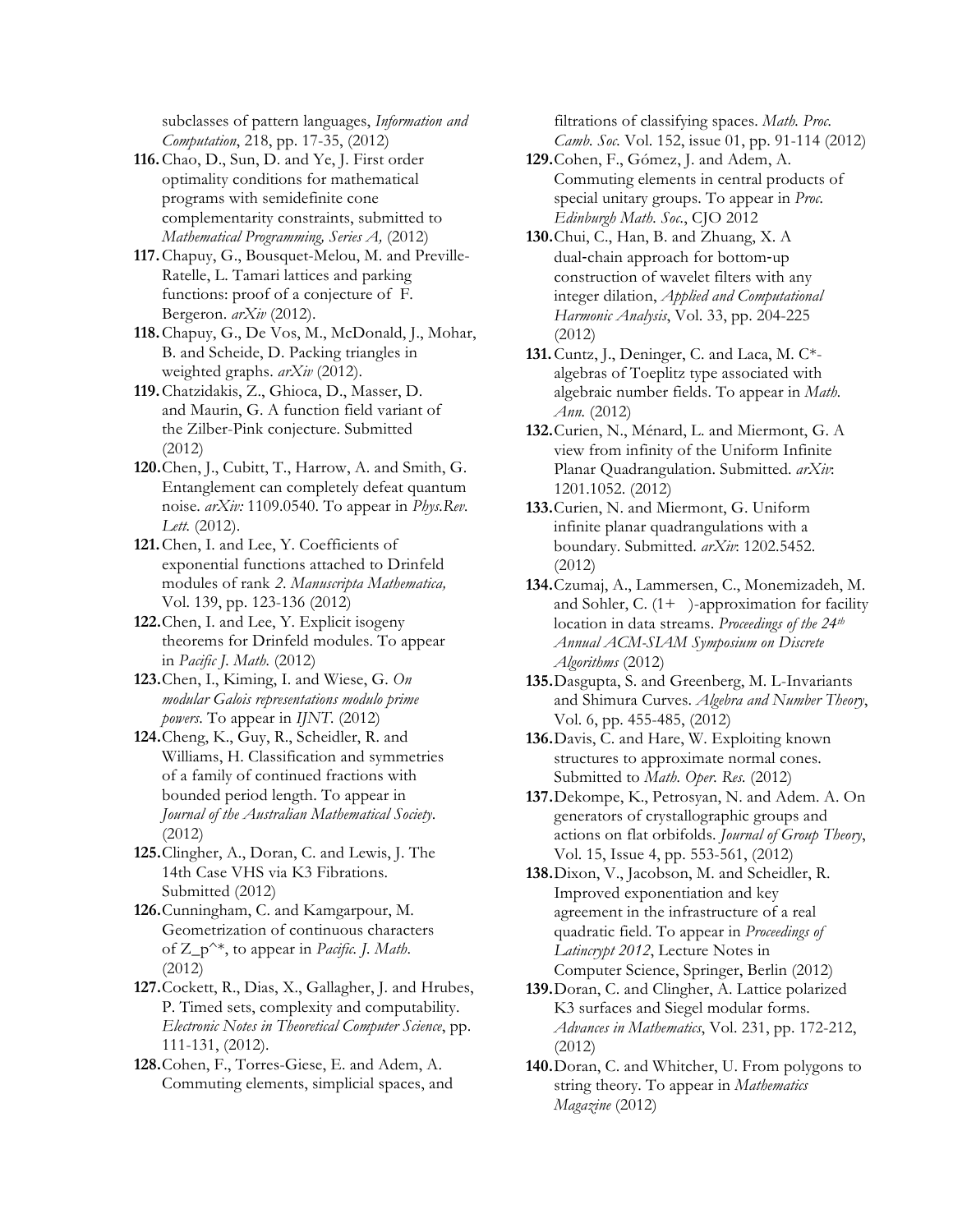**141.**Duchamp, T., Yu, T. and Xie, G. Single basepoint schemes for manifold-valued data: time-symmetry without space-symmetry. *Journal of Foundations of Computational Mathematics*, accepted (2012)

**142.**Duval, C. and Gotay, M. J. Quantization via deformation of prequantization. To appear in *Rep. Math. Phys*. (2013).

**143.**Echterhoff, S. and Laca, M. The primitive ideal space of the regular  $C^*$ -algebra of the affine semigroup of algebraic integers. To appear in *Math. Proc. Cambridge Philos. Soc.* (2012)

**144.**Emerson, H. and Nica, B. Fredholm modules and boundary actions of hyperbolic groups. Preprint, (2012)

**145.**Fallat, S. M. and Nasserasr, S. On the Null Space Structure Associated with Trees and Cycles. Accepted for publication in *Journal of Combinatorial Mathematics and Combinatorial Computing*, (2012)

**146.**Farenick, D. and Kozdron, M.J. Conditional expectation and Bayes' rule for quantum random variables and positive operator valued measures. Preprint. *arXiv*: R/1111.5638. (2012)

**147.**Farenick, D., Kavruk, A. and Paulsen, V. C\* algebras with the weak expectation property and a multivariable analogue of Ando's theorem on the numerical radius. Preprint. *arXiv:* OA/1107.0418. (2012)

**148.**Farenick, D., Plosker, S. and Smith, J. Classical and nonclassical randomness in quantum measurements. To appear in *J. Math. Phys.* (2012)

**149.**Fazly, M. and Ghoussoub, N. On the Henon-Lane-Emden conjecture. To appear in *Disc. Cont. Dyn. Syst. A.* (2013)

**150.**Fortescue, B. and Gour, G. Reducing the quantum communication cost of quantum secret sharing. *IEEE Transactions on Information Theory,* Vol. 58, pp. 6659-6666, (2012)

**151.**Friedlander, M., Mansour, H., Saab, R. and Yilmaz, O. Recovery of compressively sampled signals using partial support information. *IEEE Transaction on Information Theory*, 58, pp. 1122-1134, (2012)

**152.**Friedlander, M. and Orban, D. A primaldual regularized interior-point method for convex quadratic programs. *Mathematical Programming Computation*, pp. 71–107, (2012)

**153.**Friedlander, M. and Schmidt, M. Hybrid deterministic-stochastic methods for data fitting. *SIAM J. Scientific Computing*, 34(3), (2012)

- **154.**Friesen, D., Barakat, K., Semenchenko, V., Perez-Pineiro, R., Fenske, B., Mane, J., Wishart, D. and Tuszynski, J. A. Discovery of small molecule inhibitors that interact with -tubulin. *Chemical Biology & Drug Design*, 79, pp. 639-652, (2012)
- **155.**Gheorghiu, V. Generalized semiquantum secret-sharing schemes. *Physics Review* A 85, 052309 (2012)

**156.**Gheorghiu, V., Coles, P. and Griffiths, R. Consistent histories for tunneling molecules subject to collisional decoherence. *Physical Review* A 86, 042111 (2012)

**157.**Gheorghiu, V. and Gour, G. Multipartite entanglement evolution under separable operations. *Rapid Communications in Physics Review* A 86, 050302 (2012)

**158.**Ghioca, D. and Hsia, L. Torsion points in families of Drinfeld modules. Submitted (2012)

**159.**Ghioca, D. and Scanlon, T. Algebraic equations on the adelic closure of a Drinfeld module. To appear in *Israel Journal of Mathematics.* (2012)

**160.**Ghioca, D., Hsia, L. and Tucker, T. Preperiodic points for families of rational maps. Submitted (2012)

**161.**Ghioca, D., Hsia, L. and Tucker, T. Preperiodic points for families of polynomials. To appear in *Algebra & Number Theory,* (2012)

- **162.**Ghioca, D., Tucker, T, and Zieve, M. Linear relations between polynomial orbits. To appear in *Duke Mathematical Journal,* (2012)
- **163.**Giakkoupis, G. and Sauerwald, T. Rumor spreading and vertex expansion. *Proceedings of the 23rd ACM-SIAM Symposium on Discrete Algorithms (SODA),* pp. 1623-1641, (2012).

**164.**Giakkoupis, G., Sauerwald, T., Sun, H. and Woelfel, P. Low randomness rumor spreading via hashing. *Proc. 29th Int. Symp. on Theoretical Aspects of Computer Science,* pp. 314-325 (2012).

- **165.**Giakkoupis, G and Woelfel, P. On the time and space complexity of randomized Test-And-Set. Submitted. (2012).
- **166.**Giakkoupis, G. and Woelfel, P. Tight RMR lower bounds for randomized mutual exclusion. To appear in *Proc. 44th ACM Symposium on Theory of Computing* (2012).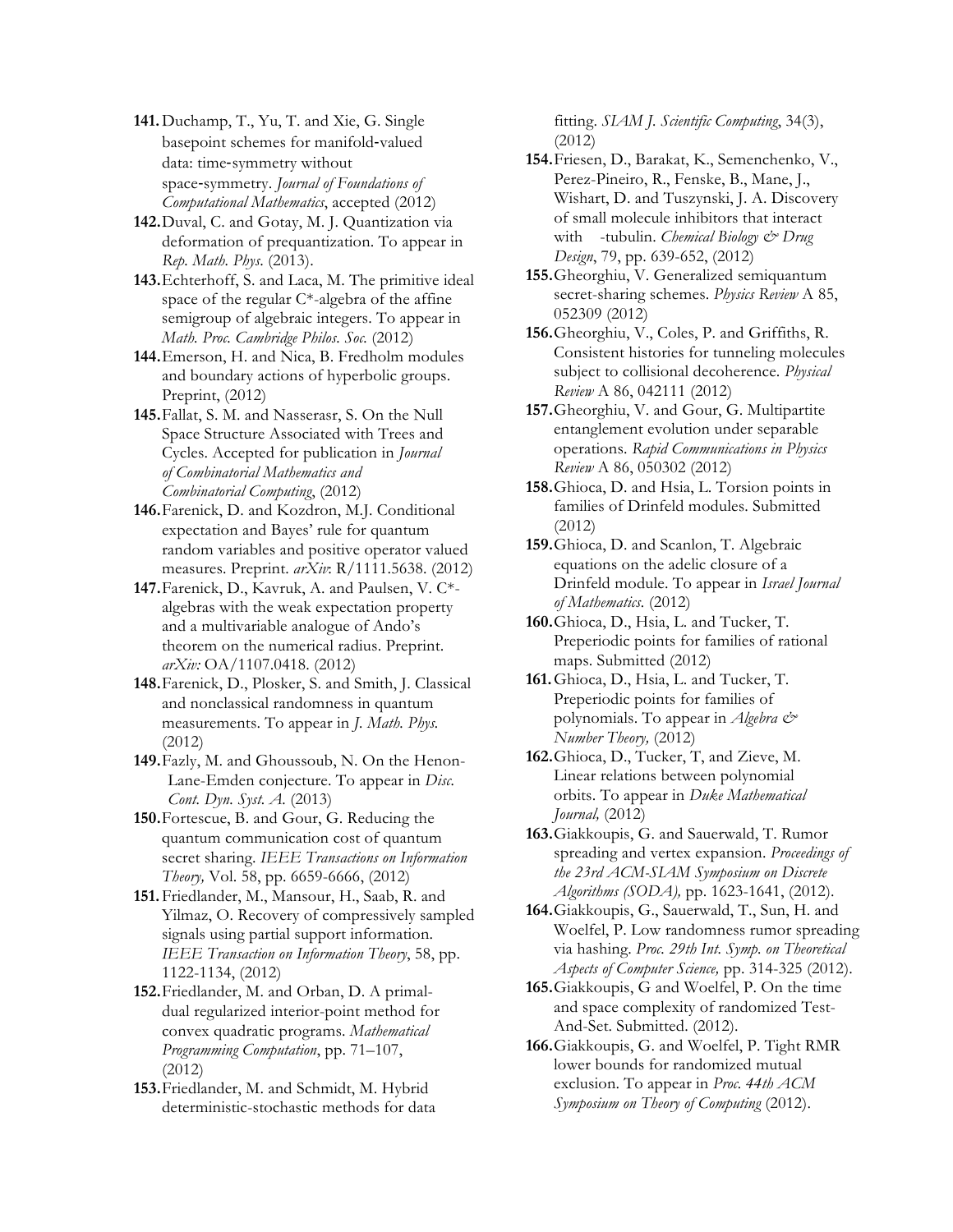**167.**Giladi, O., Naor, A. and Schechtman, G. Bourgain's discretization theorem. *Annales Mathematiques de la faculte des sciences de Toulouse*  vol. XXI, no. 4, pp. 817-837, (2012)

**168.**Goebel, R., Hare, W. and Wang, X. The optimal value and optimal solutions of the proximal average of convex functions. *Nonlinear Anal.* 75(3), pp. 1290–1304, (2012)

**169.**Gonzalez Tokman, C. and Quas, A. A semiinvertible operator Oseledets theorem. To appear in Ergodic Dynamical Systems, *arXiv:*  1105.5609. (2012)

**170.**Gouveia, J. and Thomas, R. Convex hulls of algebraic sets. Chapter in the "*Handbook of Semidefinite, Cone and Polynomial Optimization", International Series in Operations Research & Management Science*, Vol. 166, (2012)

**171.** Gouveia, J., Parrilo, P. and Thomas, R. Lifts of convex sets and cone factorizations, to appear in *Mathematics of Operations Research*, in press (2012)

**172.**Gouveia, J., Laurent, M., Parrilo, P. and Thomas, R. A new hierarchy of semidefinite programming relaxations for cycles in binary matroids and cuts in graphs, *Mathematical Programming*, Series A, pp. 203–225, (2012)

- **173.**Gouveia, J., Robinson, R. and Thomas, R. Polytopes of minimum positive semidefinite rank. Submitted. (2012)
- **174.**Greenberg, M. and Voight, J. Lattice methods for algebraic modular forms on classical groups. Accepted to *Computations with Modular Forms*. (2012)

**175.**Greenberg, M., Seveso, M. and Shahabi, S. p-adic L-functions, p-adic Jacquet-Langlands, and arithmetic applications. Submitted (2012)

**176.**Guay, N. and Ma, X. From quantum loop algebras to Yangians. *Journal of the London Mathematical Society,* Vol. 86, pp. 683-700, (2012)

**177.**Guermond, J. and Minev, P. Start-up ow in a three-dimensional lid-driven cavity by means of a massively parallel direction splitting algorithm. *Int. J. Numer. Meth. Fluids*, Vol. 68, pp. 856-871 (2012)

**178.**Guermond, J., Minev, P. and Salgado, A. Convergence Analysis of a Class of Massively Parallel Direction Splitting Algorithms for the Navier-Stokes

Equations in simple Domains. *Math. Comp*. Vol. 81, pp. 1951-1977 (2012)

- **179.**Gunturk, S., Lammers, M., Powell, A., Saab, R. and Yilmaz, O. Sobolev duals for random frames and sigma-delta quantization of compressed sensing measurements. *Foundation of Computational Mathematics*. In press (2012)
- **180.**Guo, L., Lin, G. and Ye, J. Stability analysis for parametric mathematical programs with equilibrium with geometric constraints and its applications, *SIAM Journal on Optimization*, Vol. 22, pp. 1151- 1176, (2012)
- **181.**Guo, L., Lin, G. and Ye, J. Second order optimality conditions for mathematical programs with equilibrium constraints. *Journal of Optimization and Applications*, in press (2012)
- **182.**Gustafson, S. and Phan, T. Stable directions for degenerate excited states of nonlinear Schroedinger equations. To appear in *SIAM J. of Math. Anal.* (2012).
- **183.**Guy, R. and Williams, H. Some fourth order linear divisibility sequences. *International Journal of Number Theory,* Vol. 07, pp. 1255-1277 (2012)
- **184.**Haas, B. and Miermont, G. Scaling limits of Markov branching trees, With applications to Galton-Watson and random unordered trees. *Ann. Probab*. Vol. 40, n.6, pp. 2589-2666 (2012)
- **185.**Haines, S., Loeppky, J., Tseng, P. and X. Convex relaxations of the weighted maxmin dispersion problem. Submitted to *SIAM Journal of Optimization,* (2012)
- **186.**Han, B. Nonhomogeneous wavelet systems in high dimensions, *Applied and Computational Harmonic Analysis*, Vol. 32, pp. 169-196 (2012)

**187.**Han, B. and Zhuang, X. Algorithms for matrix extension and orthogonal wavelet filter banks over algebraic number fields, *Mathematics of Computation*, accepted (2012).

- **188.**Hare, W. and Macklem, M. Derivative-free optimization methods for finite minimax problems. *Optimization Methods and Software*, in press (2012)
- **189.**Hare, W. and Lucet, Y. Derivative-free optimization via proximal point methods. Submitted to *J. Opt. Theory App.* (2012)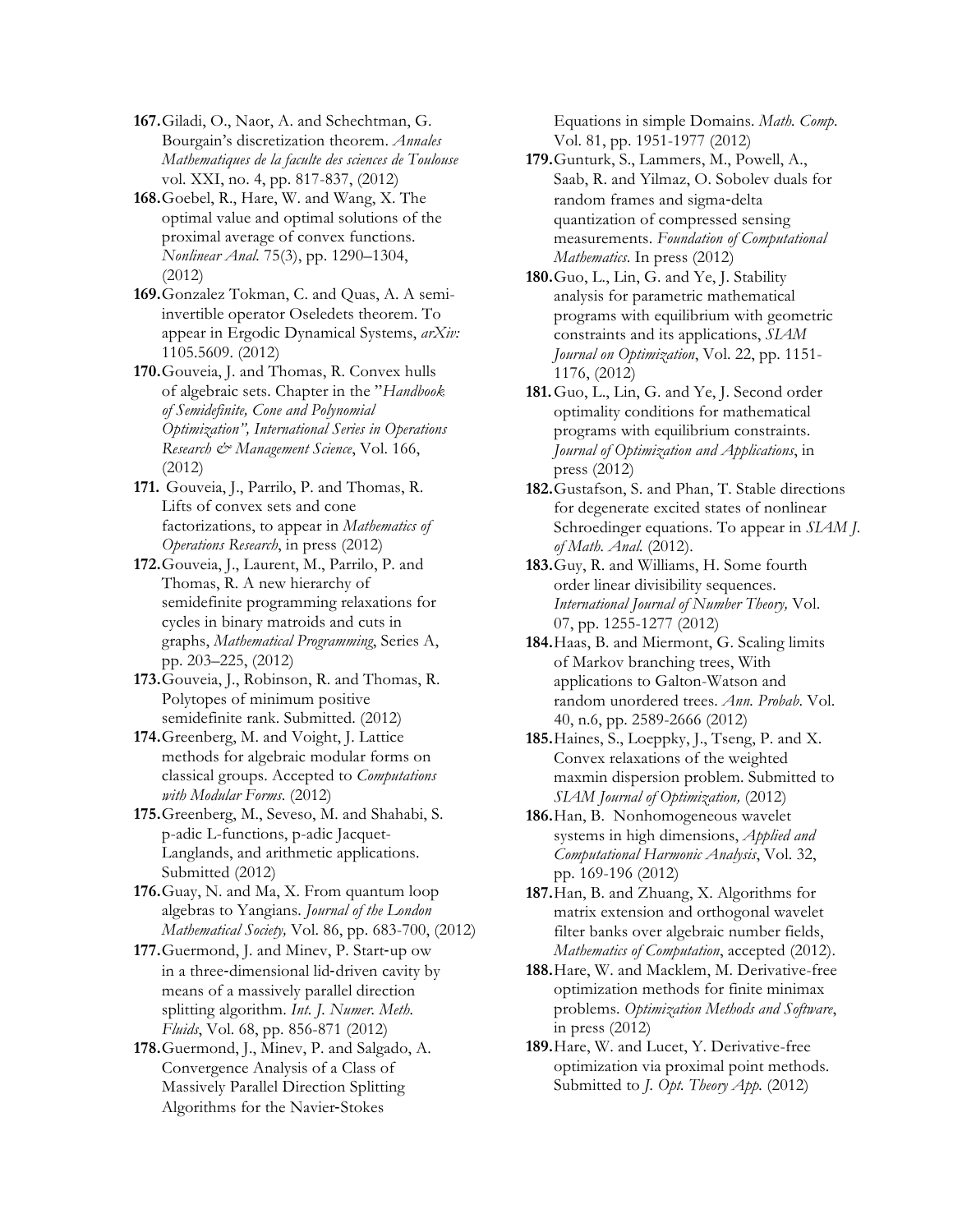**190.**Hare, W. and Nutini, J. A derivative-free approximate gradient sampling algorithm for finite minimax problems. Submitted to *Comput. Optim. Appl.* (2012)

**191.**Hare, W., Nutini, J. and Tesfamariam, S. Non-gradient optimization methods in structural engineering: state-of-the-art review. Submitted to *Adv. Eng. Soft.* (2012)

**192.**Hare, W. and Planiden, C. Parametrically prox-regular functions. Submitted to *J. Convex Anal.* (2012)

**193.**Hare, W., Solodov, M. and Sagastizabal, C. Inexactness in bundle methods for nonconvex functions. Submitted to *Comput. Optim. Appl.* (2012)

**194.**Havet, F., Bang-Jensen, J. and Maia, A. Finding a subdivision of a digraph. *Technical Report* RR-8024, INRIA, July 2012.

**195.**Havet,F., Campos, V., Sampaio, R. and Silva, A. Backbone colouring: tree backbones with small diameter in planar graphs. *Rapport de recherche* RR-8151, INRIA, November 2012.

**196.**Havet, F. and King, A. List circular backbone colouring. Rapport de recherche RR-8159, INRIA, November 2012.

**197.**Havet, F., King, A., Liedloff, M. and Todinca, I. (Circular) backbone colouring: tree backbones in planar graphs. *Rapport de recherche* RR-8152, INRIA, November 2012.

**198.**Havet, F., Paramaguru, N. and Sampathkumar, R. Detection number of bipartite graphs and cubic graphs. *Rapport de recherche* RR-8115, INRIA, October 2012.

**199.**Havet, F.,. Maia, A. and Mohar, B. Finding a subdivision of a prescribed digraph of order 4. *In preparation.* (2012)

**200.** Herrmann, F., Friedlander, M. and Yilmaz, O. Fighting the curse of dimensionality,: compressive sensing in exploration seismology. *IEEE Signal Processing Magazine*, 29, pp. 88-100 (2012)

**201.**Hoff, D., Johnson, C. and Nasserasr, S. TPk completion Problem for Shapes. *Linear Algebra and its Applications*, 436, pp. 4412–4422, (2012).

**202.** Hoff, P. and Niu, X. A Covariance Regression Model. *Statistica Sinica*, 22, pp. 729-753 (2012)

- **203.** Hoff, P., Niu, X., Raferty, A. and Yeung, K. Fast Inference for the Latent Space Network Model Using a Case-Control Approximate Likelihood. *Journal of Computational and Graphical Statistics*, Vol. 21, no. 4, (2012)
- **204.** Hoff, P. and Oron, A. Small-Sample Behavior of Novel Phase 1 Cancer Trial Designs. *Clinical Trials: Journal of the Society for Clinical Trials.* In press. (2012)
- **205.** Hoff, P., Niu, X. and Wellner, J. Information bounds for Gaussian copulas. Submitted. *arXiv*: 1110.3572 (2012)
- **206.** Hoff, P., Kessler, D. and Dunson D. Marginally Specified Priors for Nonparametric Beyesian Estimation. Submitted to *Journal of the Royal Statistical Society B*. *arXiv*: 1204.6505v1 (2012)
- **207.** Hoff, P. and Volfovsky, A. Hierarchical array priors for ANOVA decompositions. Submitted. *arXiv*: 1208.1726 (2012)
- **208.** Hoheisel, T., Kanzow, C., Mordukhovich, B. and Phan, H. Generalized Newton's method based on graphical derivatives. *Nonlinear Anal.*  75, pp. 1324-1340 (2012)
- **209.** Ito, T. Dehornoy-like left orderings and isolated left orderings, J. Algenra, 374, pp. 42- 58 (2013)
- **210.** Ito, T. Reading the dual Garside length of braids from homological and quantum representations. Submitted. *arXiv:* 1205.5245
- **211.** Jacobson, M. and Scheidler, R. Hyperelliptic Curves. To appear in *Handbook of Finite Fields*. (2012)
- **212.** Jia, R. Unconditional convergence and unconditional bases in Hardy spaces, *Analysis and Applications*, accepted (2012)
- **213.** Johnson, C. and Nasserasr, S. Complete Solution to the TP2 Completion Problem. Submitted to *Linear and Multilinear Algebra*, 17 pages. (2012)
- **214.** Julien, A. and Savinien, J. Tiling Groupoids and Bratteli Diagrams II: Structure of the Orbit Equivalence Relation. *Ann. Inst. Henri Poincaré*, Volume 13, Issue 2, pp 297-332 (2012).
- **215.** Julien, A. Combinatorics and Topology of the Robinson Tiling, *Comptes rendues de l'Académie des Sciences,* Volume 350, Issue 1112, 627-631 (2012).
- **216.** Kadiri, H. and Ng, N. Explicit zerodensity theorems for Dedekind zeta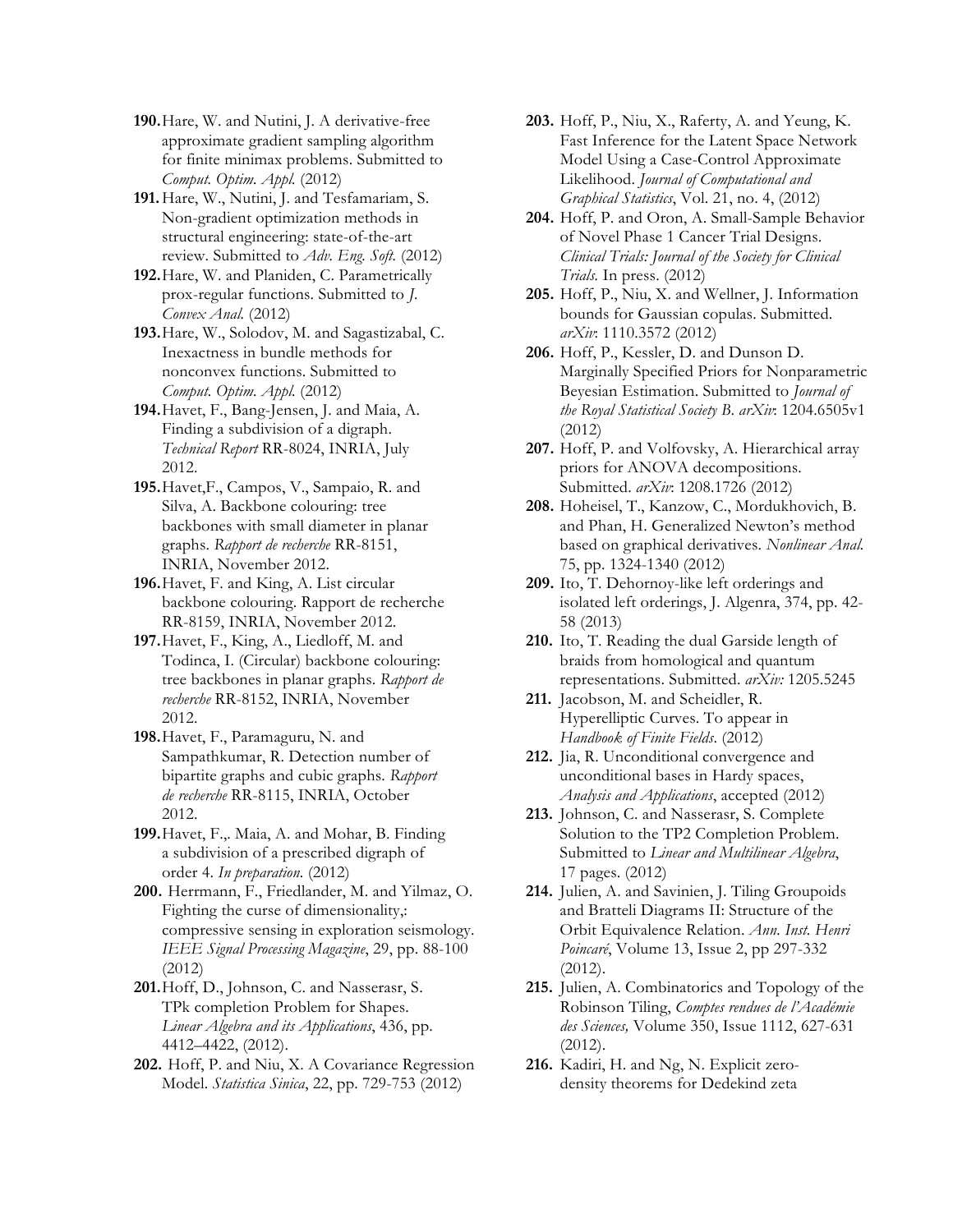functions. *Journal of Number Theory*, Vol.132, pp. 748-775 (2012)

- **217.** Kapron, B., King, V. and Mountjoy, B. Dunamic Graph Connectivity in Polygarithmic Worst Case Time. Submitted to *Symposium on Discrete Algorithms* (2013)
- **218.** Khan, M., Mohamed, S., Marlin, B.M. and Murphy, K. A stick-breaking likelihood for categorical data analysis with latent Gaussian models. To appear in *Proceedings of the 15th International Conference on Artificial Intelligence and Statistics* (2012).
- **219.** Khurana, S. and Thachuk, M. A numerical solution of the linear Boltzmann equation using cubic B-splines, *J. Chem. Phys*. 136, 094103 (2012)
- **220.** King, A. and Edwards, K. A superlocal version of Reed's Conjecture. Submitted *arXiv.* 1208.5188 (2012)
- **221.** King, A. and Edwards, K. Bounding the fractional chromatic number of K<sup>∆</sup> -free graphs. *arXiv.* 1206.2384 (2012)
- **222.** King, A., Lu, L. and Peng, X. A fractional analogue of Brooks' Theroem. *SIAM J. Discrete Math*, pp. 452-471, (2012)
- **223.** King, A. and Reed, B. A short proof that can be bounded away from  $\Delta$  + 1 towards . Submitted *arXiv:* 1211.1410 (2012)
- **224.** King, A., Huynh, T., Oum, S. and Verdian-Rizi, M. Strongly even cycle decomposable graphs. Submitted (2012). *arXiv:* 1209.0160
- **225.** Kitagawa, J. An iterative scheme for solving the optimal transportation problem. Submitted (2012). *arXiv:* 1208.5172
- **226.** Korobenko, L. and Braverman, E. On permanence and stability of a logistic model with harvesting and a carrying capacity dependent diffusion, *Nonlinear Anal. Real World Appl*. Vol. 13, pp.2648- 2658, (2012)
- **227.** Kitagawa, J. and Kim, Y. On the degeneracy of optimal transportation. Preprint (2012). *arXiv*: 1211.6227
- **228.** Laca, M., Raeburn, I., Whittaker, M. and Ramagge, J. Equilibrium and self-similar actions (tentative title). Preprint (2012)
- **229.** Lammersen, C., Schmidt, M. and Sohler, C. Probabilistic *k*-median clustering in data streams. *Proceedings of the 10th Workshop on Approximation and Online Algorithms* (2012)
- **230.** Li, P. A flexible mesh-generation strategy for image representation based on

datadependent triangulation, MSc. Thesis (2012).

- **231.** Lin, G., Xu, M. and Ye, J. On solving simple bilevel programs with a nonconvex lower level program. To appear in *Mathematical Programming, Series A* (2012)
- **232.** Lin, D. and Zhou, J. D-optimal minimax fractional factorial designs. Submitted (2012)
- **233.** Lin, G., Guo, L. and Ye, J. Solving mathematical programs with equilibrium constraints as constrained equations. Submitted to *Mathematics of Computations*. (2012)
- **234.** Lucet, Y. Techniques and Open Questions in Computational Convex Analysis. Submitted (2012)
- **235.** Mann, R., Edwards, R., Zhou, J., Fenney, A., Jog, M. and Duval, C. Comparing movement patterns associated with Huntingtons chorea and Parkinsons dyskinesia.
- **236.** *Experimental Brain Research* Vol. 218, pp. 639–654, (2012)
- **237.** Mansour, H., Herrmann, F. and Yilmaz, O. Improved wavefield reconstruction from randomized sampling via weighted one-norm minimization. Submitted (2012)
- **238.** Marechal, P., Ye, J. and Zhou, J. Koptimal design via semidefinite programming and entropy optimization. Submitted (2012)
- **239.** Marks, C. Fourier coefficients of threedimensional vector-valued modular forms. Submitted (2012)
- **240.** Marks, C. Irreducible vector-valued modular forms of dimension less than six. Submitted (2012)
- **241.** Marlin, B.M., Kale, D., Khemani, R. and Wetzel, R. Unsupervised pattern discovery in electronic health care data using probabilistic clustering models. To appear in *Proceedings of the 2nd ACM SIGHIT International Health Informatics Symposium* (2012).
- **242.** Martin, G. and Ng, N. Nonzero values of Dirichlet L-functions in vertical arithmetic progressions*.* To appear in *International Journal of Number Theory*. (2012)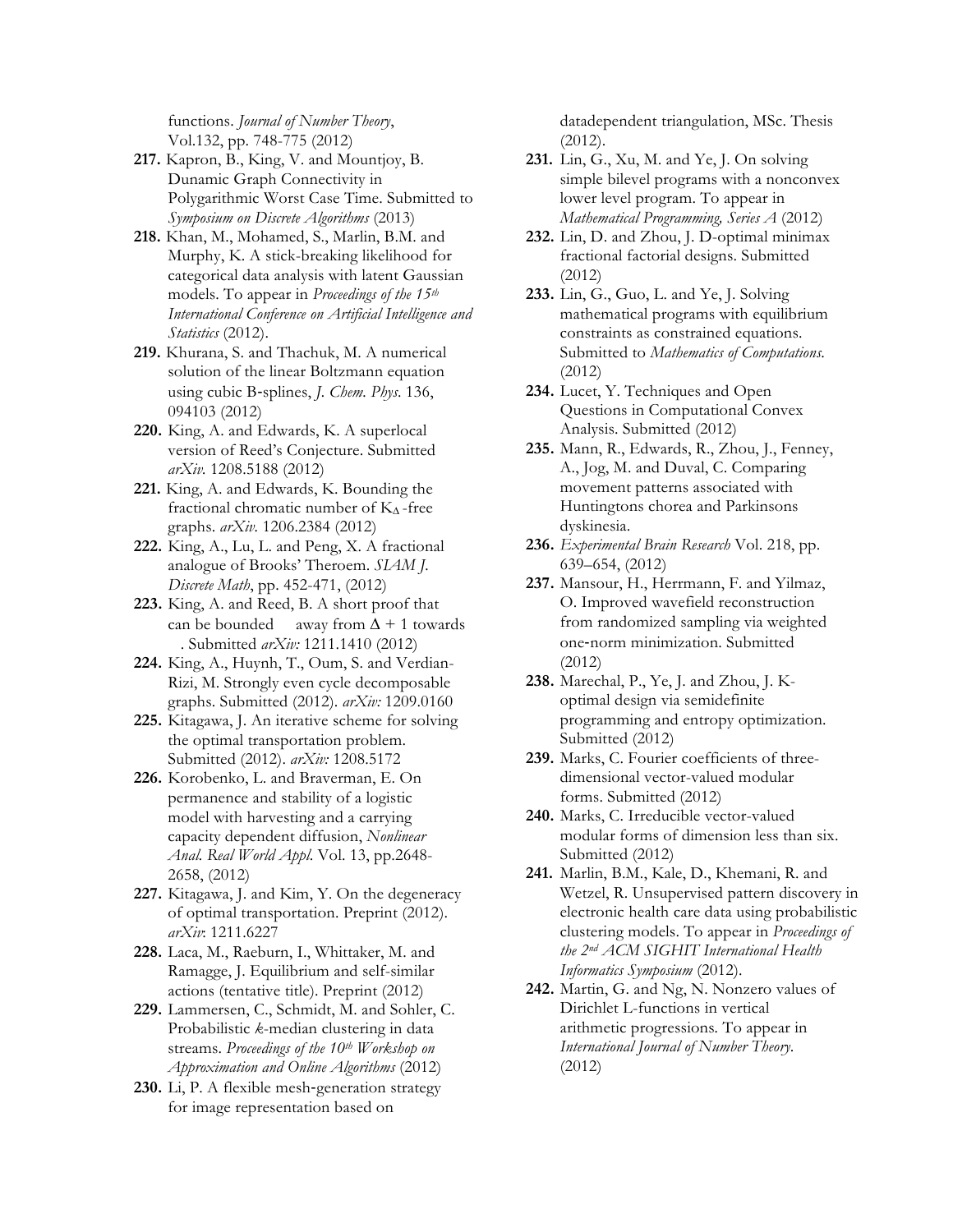**243.** Martin, G., Peilloux, A. and Wong, E. Lower bounds for sumsets of multisets in  $Z_p^2$ . Submitted (2012)

**244.** Martin, G., Pollack, P. and E. Averages of the number of points on elliptic curves. Submitted (2012)

- **245.** Matrin, G. and Pollack, P. The average least character nonresidue and further variations on a theme of Erdös. To appear in *J. London Math. Soc.* (2012)
- **246.** Mellet, A. Fractional diffusion limit for collisional kinetic equations: a moments method. To appear in *Indiana University Math Journal* (2012).
- **247.** Mellet, A. Some mathematical aspects of capillary surfaces. To appear in *Panoramas et syntheses* (2012).

**248.** Meyerovitch, T. Ergodicity of Poisson products and applications. Submitted. *arXiv*: 1107.0520v2 (2012)

- **249.** Meyerovitch, T. Gibbs and equilibrium measures for some families of subshifts. *Ergodic Theory and Dynamical Systems,* pp. 1-20 (2012)
- **250.** Milinovich, M. and Ng, N. A note on a conjecture of Gonek. *Functiones et Approximatio Commentarii Mathematici*, Vol. 46, pp. 177-187 (2012)
- **251.**Mordukhovich, B. and Phan, H. Tangential extremal principle for finite and infinite systems, I: Basic Theory. *Math Program* 136 pp. 3-30, (2012)
- **252.** Mordukhovich, B. and Phan, H. Tangential extremal principle for finite and infinite systems, II: Applications to semi-infinite and multiobjective optimization. *Math Program* 136 pp. 31-63, (2012)
- **253.** Mordukhovich, B., Nam, N. M. and Phan H.M. Variational analysis of marginal function with applications to bilevel programming problems, J. Optim. Theory Appl. 152 (2012), pp. 557-586
- **254.** Nametollahi, E., Kettunen, J., Rosehart, W. and Zinchenko, Y. Reducing profit volatility risks using financial contracts in supply chains with multiple producers and wholesalers, submitted (2012).
- **255.** Nenna, V., Herckenrath, D., Night, R., Odlum, N., and McPhhe, D. Application and evaluation of electromagnetic methods for imaging saltwater intrusion in coastal aquifers: Seaside Groundwater

Basin, California. To appear in *Geophysics* (2012)

- **256.** Nenna, V., Herkenrath, D., Odlum, N., Auken, E. and Bauer-Gottwein P. Calibrating a salt water intrusion model with time-domain electromagnetic data. *Groundwater* (2012)
- **257.** Nenna, V. and Pidlisecky, A. A wavelet analysis approach to determining the impact of surface and subsurface topography on airborne TEM data. Submitted to *Geophysics* (2012)
- **258.** Nenna, V. and Knight, R. Demonstration of a value of information metric for assessing the use of geophysical data for a groundwater application. Submitted to *Geophysics*. (2012)
- **259.** Nica, B. Proper isometric actions of hyperbolic groups on LP – spaces. Submitted. *arXiv*: 1202.2597 (2012)
- **260.** Peacock, S. J., Krkosek, M., Proboszcz, S., Orr, C. and Lewis. M. Cessation of a salmon decline with control of parasites. In Press, *Ecological Applications*. (2012)
- **261.** Peacock, S. J. and Holt, C. Metrics and sampling designs for detecting trends in the distribution of spawning Pacific salmon (*Oncorhynchus* spp.). *Canadian Journal of Fisheries and Aquatic Sciences* 69(4), pp. 681–694, (2012)
- **262.** Phan, M., Bauschke, H., Luke, D. and Wang, X. Restricted normal cones and sparsity optimization with affine constraints. Submitted to *Foundations of Computational Mathematics. arXiv:* 1205.0320 (2012)
- **263.** Phan, M., Bauschke, H., Luke, D. and Wang, X. Restricted normal cones and the method of alternating projections. Submitted to *Set-Valued and Variational Analysis. arXiv:*  1205.0318 (2012)
- **264.** Powell, A., Tanner, J., Wang, Y. and Yilmaz, O. Coarse quantization for random interleaved sampling of bandlimited signals. *ESAIM: Mathematical Modelling and Numerical Analysis,* 46, pp. 605-618 (2012)
- **265.** Powell, A., Saab, R. and Yilmaz, O. Quantization and Finite Frames. *Finite Frames: Theory and Applications.* Pp. 267-302 (2012)
- **266.** Pries, R. and Weir, C. The a-numbers of Jacobians of Suzuki Curves. To appear in *Proceedings of the AMS.* (2012)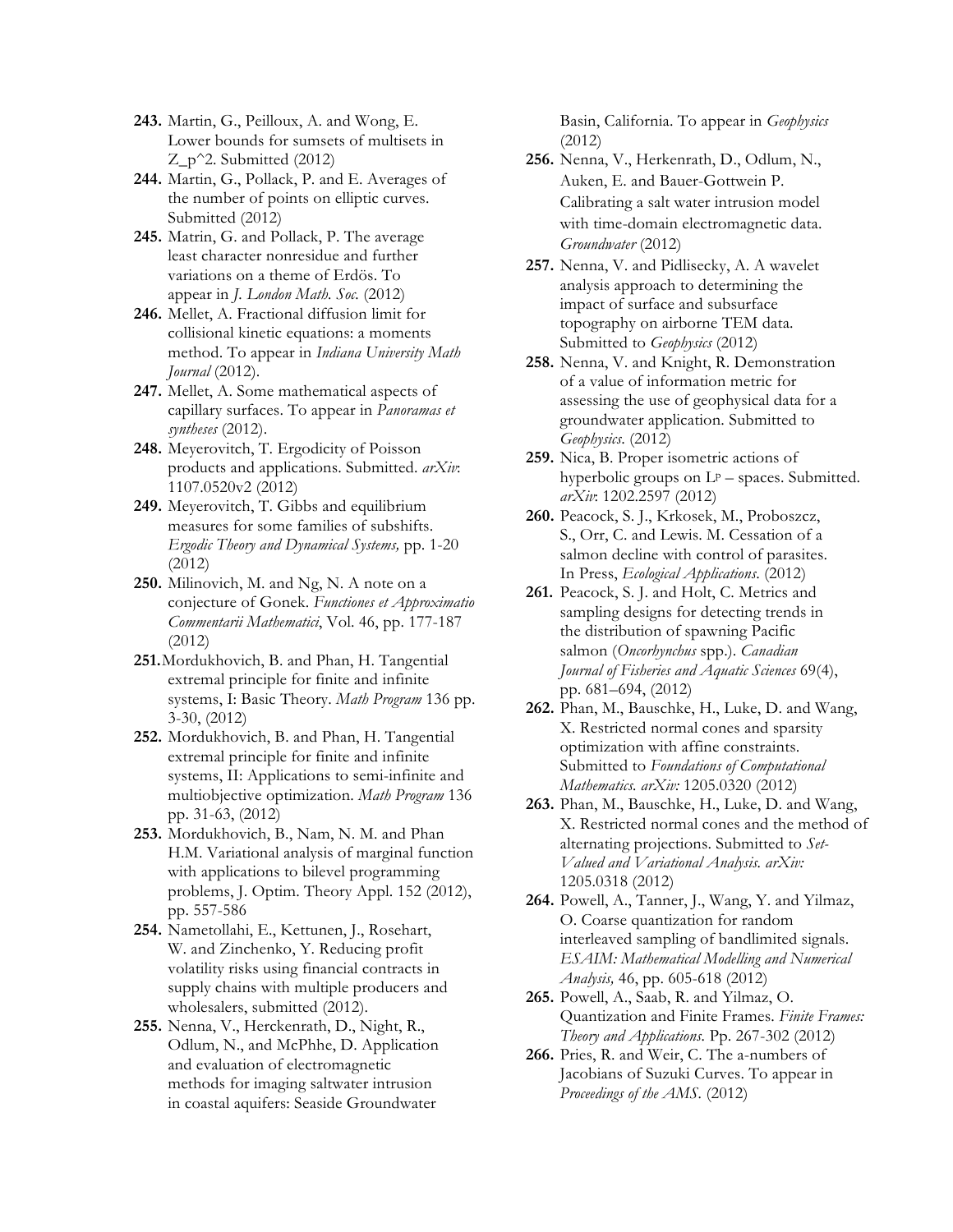- **267.** Rempel, M. and Zhou, J. On exact Koptimal designs minimizing the condition number. *Communications in Statistics: Theory and Methods*, in press (2012)
- **268.** Saia, J. and King, V. Byzantine Agreement in Polynomial Expected Time. Submitted to *Symposium on Theory of Computing* (2013)
- **269.** Samei R., Semukhin P., Yang B. and Zilles S. Sauer's bound for a notion of teaching complexity, *Algorithmic Learning Theory*, ALT 2012. Proceedings. Pp. 96-110, (2012)
- **270.** Sarvepalli, P. Efficient decoding of topological color codes. *Phys. Rev.* A 85 (2012)
- **271.** Sauerwald, T. and Stauffer, A. Rumor spreading and vertex expansion on regular graphs. *SODA 2012*, pp. 1623-1641
- **272.** Semukhin, P. and Stephan, F. Automatic models of first-order theories, Accepted to *Annals of Pure and Applied Logic* (2012).
- **273.** Shizgal, B., Sospedra-Alfonso, R. and Yau, A. Energetic Oxygen in the Terestrial Exosphere, *Geophys. Res. Abstracts*, Vol. 14 (2012)
- **274.** Shizgal B. and Sospedra-Alfonso, R. Energetic Atomic Oxygen in the Region of the Terrestrial Exobase, *American Geophysical Union*, San Francisco, Dec 3-7 (2012)
- **275.** Sims, A., an Huef, A., Laca, M. and Raeburn, I. KMS states on C\*-algebras of finite graphs. Submitted, *arXiv:* 1205.2194 (2012)
- **276.** Sims, A., an Huef, A., Laca, M. and Raeburn, I. KMS states on C\*-algebras associated to higher-rank graphs. Preprint (2012)
- **277.** Sospedra-Alfonso, R. and Shizgal, B. Henyey-Greenstein Model in the Shape Relaxation of Dilute Gas Mixtures, *Trans Th. Stat. Phys*. Vol. 41, pp. 368-388 (2012)
- **278.** Sospedra-Alfonso R. and Shizgal, B. Hot Atom Populations in the Terrestrial Atmosphere; A Comparison of the Nonlinear and Linearized Boltzmann Equations, *Rarefied Gas Dynamics, AIP Conf. Proc*. (in press, 2013).
- **279.** Stanley, D. Determining closed model category structures. Preprint (2012)
- **280.** Stanley, D., Olbermann, M. and Li, H. Oneconnectivity and finiteness of Hamiltonian circle actions with minimal fixed sets. Submitted (2012). *arXiv*: 1211.0920
- **281.** Stanley, D. and van Roosmalen, A. tstructures on hereditary categories. Submitted (2012). *arXiv*: 1202.4803
- **282.** Stanley, D., Lambrechts, P. and Lane, J. An example of improved Lefschetz duality. Submitted (2012).
- **283.** Tang, B. and Zhou, J. D-optimal twolevel orthogonal arrays for estimating main effects and some specified twofactor interactions. *Metrika*, in press (2012)
- **284.** Tokman, C. and A. Quas. A semi-invertible operator Oseledets theorem. To appear in *Ergodic Theory and Dynamical Systems* (2012)
- **285.** Tu, X. Image Representation with explicit discontinuities using triangle meshes, MSc. Thesis (2012).
- **286.** Tvalavadze, M. Universal enveloping algebras of simple symplectic anti-Jordan triple systems. Accepted to *Alg. Colloq.* (2012)
- **287.** Uhlmann, G. and Stefanov, P. The geodesic X-ray transform with fold caustics. *Anal. And PDE* (2012)
- **288.** Wang, Y., Yilmaz, O. and Zhou, Z. Phase aliasing correction for robust blind source separation using DUET. Submitted (2012).
- **289.** Wang, Y., Sanders, B., Bai, B. and Wang, X. Enhanced feedback iterative decoding of sparse quantum codes. *IEEE Trans. Information Theory.* pp. 1231-1241 (2012)
- **290.** Warnick, C. and Holzegel, G. Boundedness and growth for the massive wave equation on asymptotically anti-de Sitter black holes. Submitted to *J. Funct. Anal. arXiv.* 1209.3308
- **291.** Warnick, C., Houri, T., Kubiznak, D. and Yasui, Y. Local metrics admitting a principal Killing-Yano tensor with torsion. *Class. Quant. Grav .* 29, 165001 (2012)
- **292.** Warnick, C. The massive wave equation in asymptotically AdS spacetimes. To appear in *Comm. Math. Phys. arXiv.* 1202.3445 (2012)
- **293.** Weir, C. and Scheidler, R. Construction and tabulation of dihedral function fields. *Proceedings of the Tenth Algorithmic Number Theory Symposium (ANTS-X),* Berkeley (2012)
- **294.** Wiedemann, E., Bardos, C. and Titi, E. The vanishing viscosity limit as a selection principle for the Euler equations: The case of 3D shear flow. *C.R. Math. Acad. Sci. Paris*, 350, no.15-16, pp. 757-760 (2012)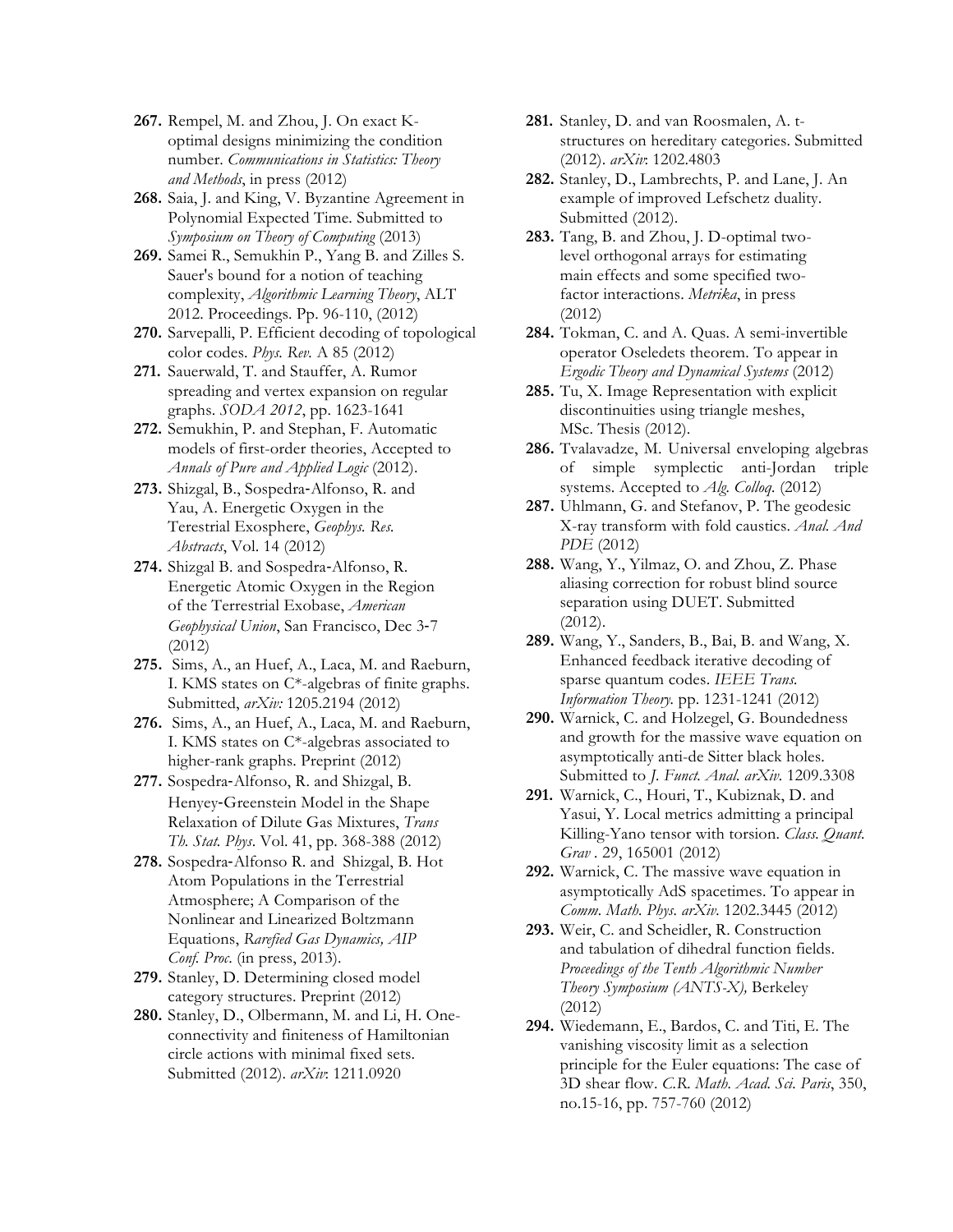- **295.** Wilcox, S. and Yu, S. On the cellularity of the cyclotomic Birman-Murakami-Wenzl algebras. *Journal of the London Mathematical Society*, 86, Issue 3, pp. 911-929 (2012)
- **296.** Wilcox, S. and Yu, S. On the freeness of the cyclotomic BMW algebras: admissibility and an isomorphism with the cyclotomic Kauffman tangle algebras. Submitted (2012). *arXiv*: 0911.5284
- **297.** Wilcox. S. Supports of representations of the rational Cherednik algebra of type A. Submitted (2012). *arXiv*: 1012.2585
- **298.** Ye, J. and Zhang, J. Enhanced Karush-Kuhn-Tucker conditions and weaker constraint qualifications. *Mathematical Programming*, in press (2012)
- **299.** Ye, J. and Zhang, J. Enhanced Karush-Kuhn-Tucker conditions for mathematical programs with equilibrium constraints. Submitted to *Journal of Optimization Theory and Applications* (2012)
- **300.** Ye, J. and Zhou, J. Minimizing the condition number to construct design points for polynomial regression models. Submitted (2012)
- **301.** Yilmaz, O. and Mansour, H. Support driven reweighten 1-norm minimization. *Proceedings of International Conference on Acoustics, Speech, and Signal Processing (ICASSP)* (2012)
- **302.** Yilmaz, O. and Mansour, H. Adaptive compressed sensing for video acquisition. *Proceedings of International Conference on Acoustics, Speech, and Signal Processing (ICASSP)* (2012)
- **303.** Zarepisheh, M., Shakourifar, M., Trigila, G., Ghomi, P., Couzens, S., Abebe, A., Norena, L., Shang, W., Jiang, S. and Zinchenko, Y. A moment-based approach for DVH guided radiotherapy treatment plan optimization, submitted (2012)
- **304.** Zubov, V., Lamoureux, M. and Margrave, G. Grid scaling 2-D acoustic full waveform inversion with a high frequency impulsive source. *CREWES Annual Report*, University of Calgary, (2012)